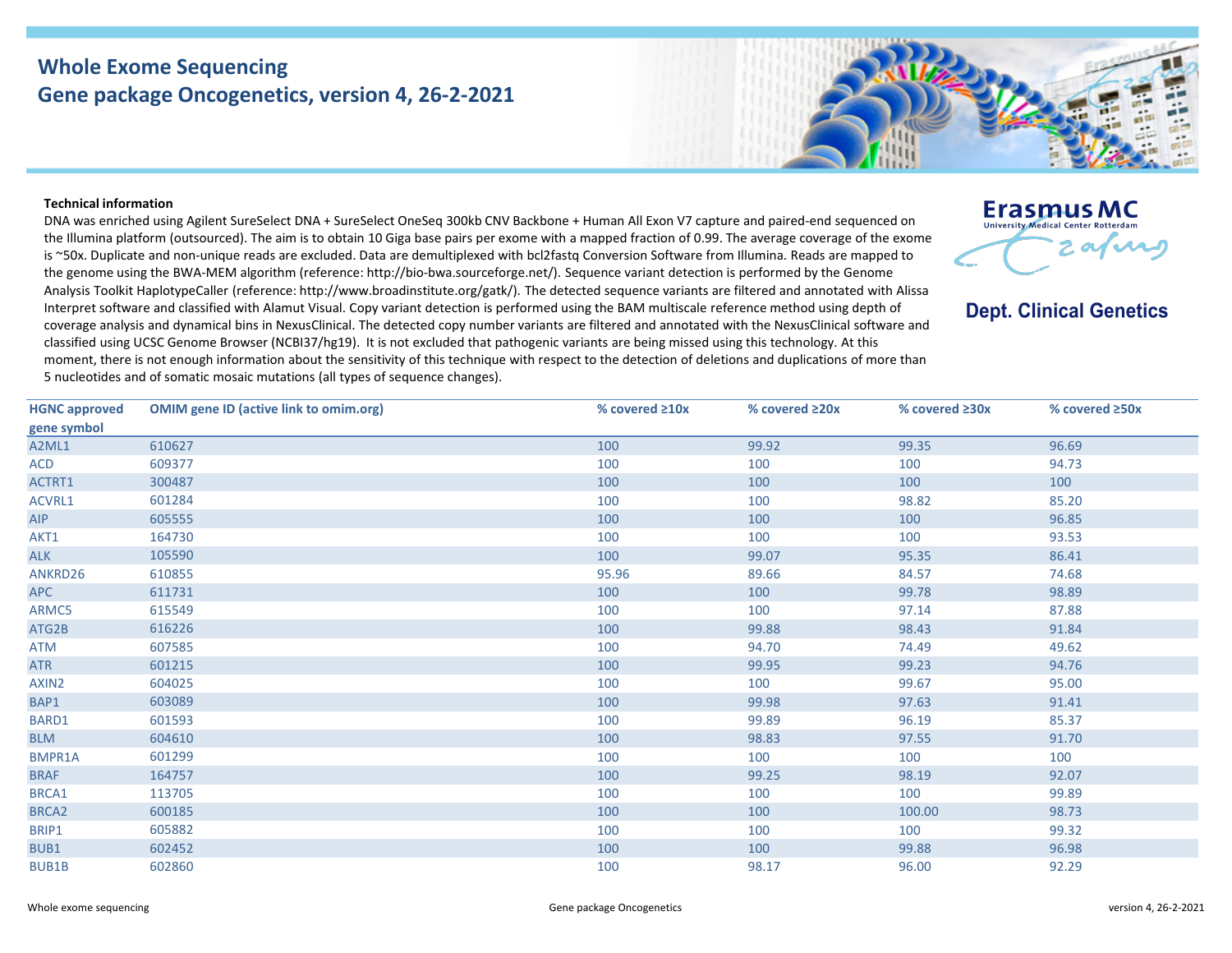| <b>HGNC approved</b> | <b>OMIM gene ID (active link to omim.org)</b> | % covered $\geq 10x$ | % covered ≥20x | % covered ≥30x | % covered ≥50x |
|----------------------|-----------------------------------------------|----------------------|----------------|----------------|----------------|
| gene symbol          |                                               |                      |                |                |                |
| BUB3                 | 603719                                        | 100                  | 100            | 99.91          | 96.04          |
| <b>CASR</b>          | 601199                                        | 100                  | 100            | 100            | 99.62          |
| <b>CBL</b>           | 165360                                        | 100                  | 100            | 100            | 97.75          |
| CDC73                | 607393                                        | 100                  | 99.12          | 97.08          | 88.44          |
| CDH1                 | 192090                                        | 100                  | 100            | 100            | 98.36          |
| CDK4                 | 123829                                        | 100                  | 99.95          | 97.28          | 89.42          |
| CDKN1A               | 116899                                        | 100                  | 100            | 100            | 99.39          |
| CDKN1B               | 600778                                        | 100                  | 100            | 100            | 100            |
| CDKN1C               | 600856                                        | 84.21                | 69.74          | 58.81          | 48.73          |
| CDKN2A               | 600160                                        | 100                  | 100            | 96.70          | 86.99          |
| CDKN2B               | 600431                                        | 100                  | 100            | 100            | 91.96          |
| CDKN <sub>2C</sub>   | 603369                                        | 100                  | 100            | 98.16          | 89.61          |
| <b>CEBPA</b>         | 116897                                        | 96.81                | 73.47          | 54.34          | 48.71          |
| CHEK2                | 604373                                        | 100                  | 97.08          | 90.14          | 80.47          |
| CHRNA3               | 118503                                        | 99.82                | 96.85          | 93.76          | 93.64          |
| <b>CHRNA5</b>        | 118505                                        | 94.17                | 79             | 79             | 68.17          |
| <b>COL17A1</b>       | 113811                                        | 99.86                | 98.22          | 96.15          | 87.13          |
| <b>CREBBP</b>        | 600140                                        | 99.64                | 98.59          | 96.38          | 88.55          |
| CSF3R                | 138971                                        | 100                  | 98.39          | 94.83          | 85.17          |
| CTC1                 | 613129                                        | 100                  | 100            | 99.31          | 90.43          |
| CTNNA1               | 116805                                        | 100                  | 99.62          | 97.56          | 91.38          |
| <b>CTRC</b>          | 601405                                        | 100                  | 100            | 100            | 95.54          |
| <b>CYLD</b>          | 605018                                        | 100                  | 99.58          | 98.60          | 91.13          |
| DDB <sub>2</sub>     | 600811                                        | 100                  | 100            | 100            | 98.02          |
| DDX41                | 608170                                        | 99.46                | 96.74          | 95.10          | 90.14          |
| DICER1               | 606241                                        | 100                  | 100            | 99.60          | 98.19          |
| DIS3L2               | 614184                                        | 100                  | 100            | 97.35          | 85.35          |
| DKC1                 | 300126                                        | 100                  | 98.05          | 94.16          | 83.85          |
| DNAJC21              | 617048                                        | 100                  | 99.04          | 95.85          | 81.46          |
| DOCK8                | 611432                                        | 100                  | 99.53          | 98.26          | 93.32          |
| <b>EGFR</b>          | 131550                                        | 100                  | 99.77          | 98.29          | 94.11          |
| EGLN1                | 606425                                        | 100                  | 95.75          | 83.89          | 73.88          |
| <b>ELANE</b>         | 130130                                        | 100                  | 100            | 100            | 95.67          |
| <b>ENG</b>           | 131195                                        | 100                  | 100            | 96.77          | 87.73          |
| ERCC1                | 126380                                        | 100                  | 98.98          | 91.42          | 54.24          |
| ERCC <sub>2</sub>    | 126340                                        | 100                  | 100            | 99.69          | 90.71          |
| ERCC3                | 133510                                        | 100                  | 100            | 99.96          | 97.34          |
| ERCC4                | 133520                                        | 100                  | 100            | 98.97          | 91.34          |
| ERCC5                | 133530                                        | 100                  | 98.96          | 95.87          | 87.36          |
| ERCC6                | 609413                                        | 100                  | 99.55          | 98.93          | 96.63          |
| ETV6                 | 600618                                        | 100                  | 100            | 100            | 96.54          |
| EXO1                 | 606063                                        | 98.75                | 96.73          | 92.46          | 89.58          |
| EXT1                 | 608177                                        | 100                  | 100            | 100            | 97.60          |
| EXT <sub>2</sub>     | 608210                                        | 100                  | 100            | 100            | 98.86          |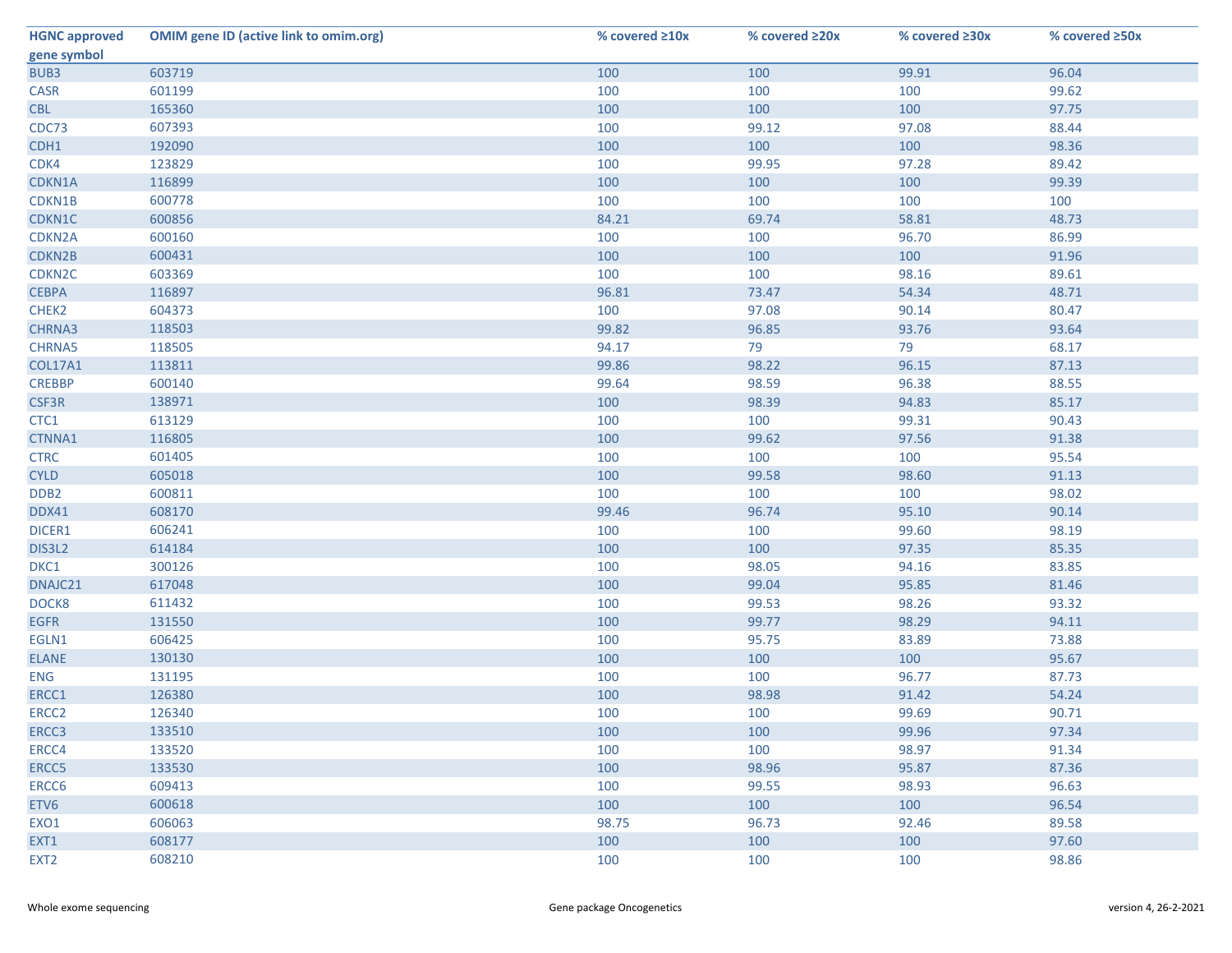| <b>HGNC approved</b> | <b>OMIM gene ID (active link to omim.org)</b> | % covered $\geq 10x$ | % covered ≥20x | % covered ≥30x | % covered ≥50x |
|----------------------|-----------------------------------------------|----------------------|----------------|----------------|----------------|
| gene symbol          |                                               |                      |                |                |                |
| FAN1                 | 613534                                        | 100                  | 100            | 99.64          | 96.41          |
| <b>FANCA</b>         | 607139                                        | 100                  | 100            | 100            | 89.85          |
| <b>FANCB</b>         | 300515                                        | 100                  | 98.89          | 94.19          | 87.83          |
| <b>FANCC</b>         | 613899                                        | 100                  | 100            | 99.33          | 92.27          |
| FANCD <sub>2</sub>   | 613984                                        | 100                  | 100            | 99.79          | 98.12          |
| <b>FANCE</b>         | 613976                                        | 97.15                | 91.65          | 88.52          | 83.27          |
| <b>FANCF</b>         | 613897                                        | 100                  | 100            | 100            | 98.56          |
| <b>FANCG</b>         | 602956                                        | 100                  | 100            | 98.09          | 90.77          |
| <b>FANCI</b>         | 611360                                        | 100                  | 100            | 99.84          | 98.44          |
| <b>FANCL</b>         | 608111                                        | 100                  | 100            | 100            | 91.41          |
| <b>FANCM</b>         | 609644                                        | 100                  | 99.24          | 97.21          | 90.78          |
| FAS                  | 134637                                        | 100                  | 100            | 99.63          | 87.44          |
| FH.                  | 136850                                        | 100                  | 96.01          | 93.53          | 91.21          |
| <b>FLCN</b>          | 607273                                        | 96.36                | 96.36          | 96.36          | 92.22          |
| <b>FOCAD</b>         | 614606                                        | 99.79                | 99.47          | 98.10          | 92.62          |
| G6PC3                | 611045                                        | 100                  | 93.28          | 85.47          | 65.26          |
| GATA1                | 305371                                        | 100                  | 99.29          | 95.97          | 82.49          |
| GATA2                | 137295                                        | 100                  | 100            | 99.97          | 80.65          |
| <b>GDNF</b>          | 600837                                        | 100                  | 99.26          | 93.68          | 80.58          |
| GFI1                 | 600871                                        | 100                  | 99.57          | 98.12          | 91.23          |
| GPC3                 | 300037                                        | 100                  | 99.90          | 97.06          | 86.38          |
| GREM1                | 603054                                        | 100                  | 100            | 98.60          | 92.74          |
| <b>GSKIP</b>         | 616605                                        | 100                  | 100            | 99.78          | 88.62          |
| HABP2                | 603924                                        | 100                  | 100            | 99.87          | 96.34          |
| HAX1                 | 605998                                        | 100                  | 100            | 100            | 98.41          |
| HNF1A                | 142410                                        | 100                  | 100            | 100            | 96.74          |
| HNF1B                | 189907                                        | 100                  | 100            | 99.84          | 96.30          |
| HOXB13               | 604607                                        | 100                  | 100            | 100            | 96.64          |
| <b>HRAS</b>          | 190020                                        | 100                  | 100            | 100            | 100            |
| <b>ITK</b>           | 186973                                        | 100                  | 100            | 99.73          | 97.05          |
| KIF1B                | 605995                                        | 100                  | 100            | 99.74          | 95.61          |
| <b>KIT</b>           | 164920                                        | 100                  | 100            | 100            | 98.69          |
| <b>KLLN</b>          | 612105                                        | 100                  | 100            | 100            | 100            |
| <b>KRAS</b>          | 190070                                        | 100                  | 100            | 100            | 100            |
| LZTR1                | 600574                                        | 100                  | 100            | 100            | 96.12          |
| MAP2K1               | 176872                                        | 100                  | 100            | 99.21          | 93.07          |
| MAP2K2               | 601263                                        | 100                  | 99.89          | 96.23          | 84.15          |
| <b>MAX</b>           | 154950                                        | 100                  | 98.45          | 91.72          | 74.48          |
| MBD4                 | 603574                                        | 100                  | 100            | 99.35          | 88.01          |
| MC1R                 | 155555                                        | 100                  | 100            | 98.92          | 94.75          |
| MEN1                 | 613733                                        | 98.54                | 93.69          | 93.23          | 91.40          |
| <b>MET</b>           | 164860                                        | 100                  | 99.65          | 98.92          | 95.52          |
| <b>MITF</b>          | 156845                                        | 100                  | 100            | 100            | 100            |
| MLH1                 | 120436                                        | 100                  | 100            | 99.89          | 99.04          |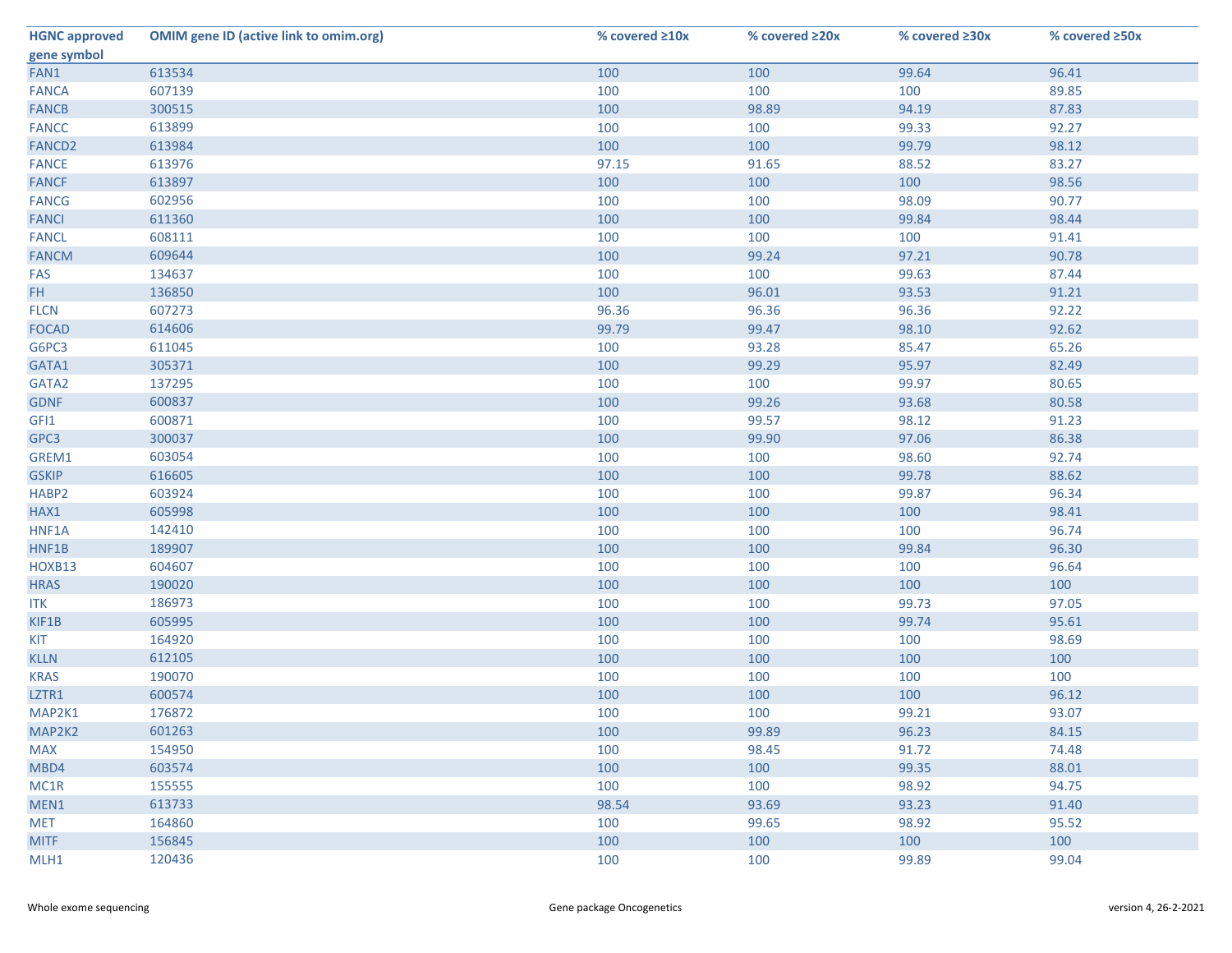| <b>HGNC approved</b> | <b>OMIM gene ID (active link to omim.org)</b> | % covered $\geq 10x$ | % covered ≥20x | % covered ≥30x | % covered ≥50x |
|----------------------|-----------------------------------------------|----------------------|----------------|----------------|----------------|
| gene symbol          |                                               |                      |                |                |                |
| MLH3                 | 604395                                        | 100                  | 100            | 99.77          | 98.35          |
| <b>MPL</b>           | 159530                                        | 100                  | 100            | 100            | 98.32          |
| <b>MRE11</b>         | 600814                                        | 100                  | 100            | 99.52          | 95.09          |
| MSH <sub>2</sub>     | 609309                                        | 100                  | 99.60          | 98.01          | 91.96          |
| MSH <sub>3</sub>     | 600887                                        | 100                  | 99.59          | 97.74          | 88.08          |
| MSH <sub>6</sub>     | 600678                                        | 100                  | 100            | 99.54          | 97.91          |
| <b>MTAP</b>          | 156540                                        | 100                  | 100            | 100            | 98.81          |
| <b>MUTYH</b>         | 604933                                        | 100                  | 100            | 100            | 96.90          |
| <b>NBN</b>           | 602667                                        | 100                  | 100            | 100            | 96.80          |
| NF1                  | 613113                                        | 100                  | 99.31          | 97.66          | 91.70          |
| NF <sub>2</sub>      | 607379                                        | 100                  | 100            | 100            | 100            |
| NHP <sub>2</sub>     | 606470                                        | 100                  | 100            | 100            | 100            |
| <b>NOP10</b>         | 606471                                        | 100                  | 100            | 100            | 100            |
| NOTCH <sub>2</sub>   | 600275                                        | 99.78                | 98.49          | 97.37          | 93.59          |
| <b>NRAS</b>          | 164790                                        | 100                  | 100            | 100            | 99.07          |
| NSD1                 | 606681                                        | 100                  | 99.68          | 98.95          | 96.26          |
| NTHL1                | 602656                                        | 100                  | 100            | 99.88          | 93.52          |
| NTRK1                | 191315                                        | 100                  | 99.41          | 95.53          | 82.94          |
| OGG1                 | 601982                                        | 100                  | 100            | 100            | 96.07          |
| PALB <sub>2</sub>    | 610355                                        | 100                  | 100            | 99.65          | 96.84          |
| <b>PALLD</b>         | 608092                                        | 100                  | 99.68          | 98.54          | 93.83          |
| <b>PARN</b>          | 604212                                        | 100                  | 100            | 100            | 94.26          |
| PAX5                 | 167414                                        | 100                  | 100            | 100            | 97.18          |
| <b>PDGFRA</b>        | 173490                                        | 100                  | 100            | 100            | 98.59          |
| PHOX2B               | 603851                                        | 93.16                | 82.93          | 74.35          | 54.24          |
| PIK3CA               | 171834                                        | 100                  | 100            | 99.94          | 97.86          |
| PMS <sub>2</sub>     | 600259                                        | 99.97                | 98.70          | 96.03          | 88.73          |
| POLD1                | 174761                                        | 100                  | 99.85          | 97.55          | 88.71          |
| <b>POLE</b>          | 174762                                        | 100                  | 99.89          | 98.97          | 93.33          |
| <b>POLH</b>          | 603968                                        | 100                  | 100            | 100            | 99.74          |
| POT1                 | 606478                                        | 100                  | 100            | 98.75          | 92.23          |
| PRF1                 | 170280                                        | 100                  | 100            | 100            | 100            |
| PRKAR1A              | 188830                                        | 100                  | 100            | 100            | 98.92          |
| PRSS1                | 276000                                        | 100                  | 100            | 100            | 100            |
| PRSS2                | 601564                                        | No coverage data     |                |                |                |
| PTCH1                | 601309                                        | 98.61                | 96.46          | 96.46          | 93.91          |
| PTCH <sub>2</sub>    | 603673                                        | 100                  | 99.95          | 98.99          | 95.10          |
| <b>PTEN</b>          | 601728                                        | 100                  | 100            | 100            | 100            |
| PTPN11               | 176876                                        | 98.37                | 98.37          | 98.37          | 98.28          |
| <b>RAD50</b>         | 604040                                        | 100                  | 98.40          | 92.28          | 77.78          |
| RAD51B               | 602948                                        | 100                  | 98.92          | 95.80          | 91.48          |
| RAD51C               | 602774                                        | 100                  | 100            | 100            | 98.76          |
| RAD51D               | 602954                                        | 100                  | 97.08          | 92.26          | 72.14          |
| RAF1                 | 164760                                        | 100                  | 100            | 97.97          | 93.07          |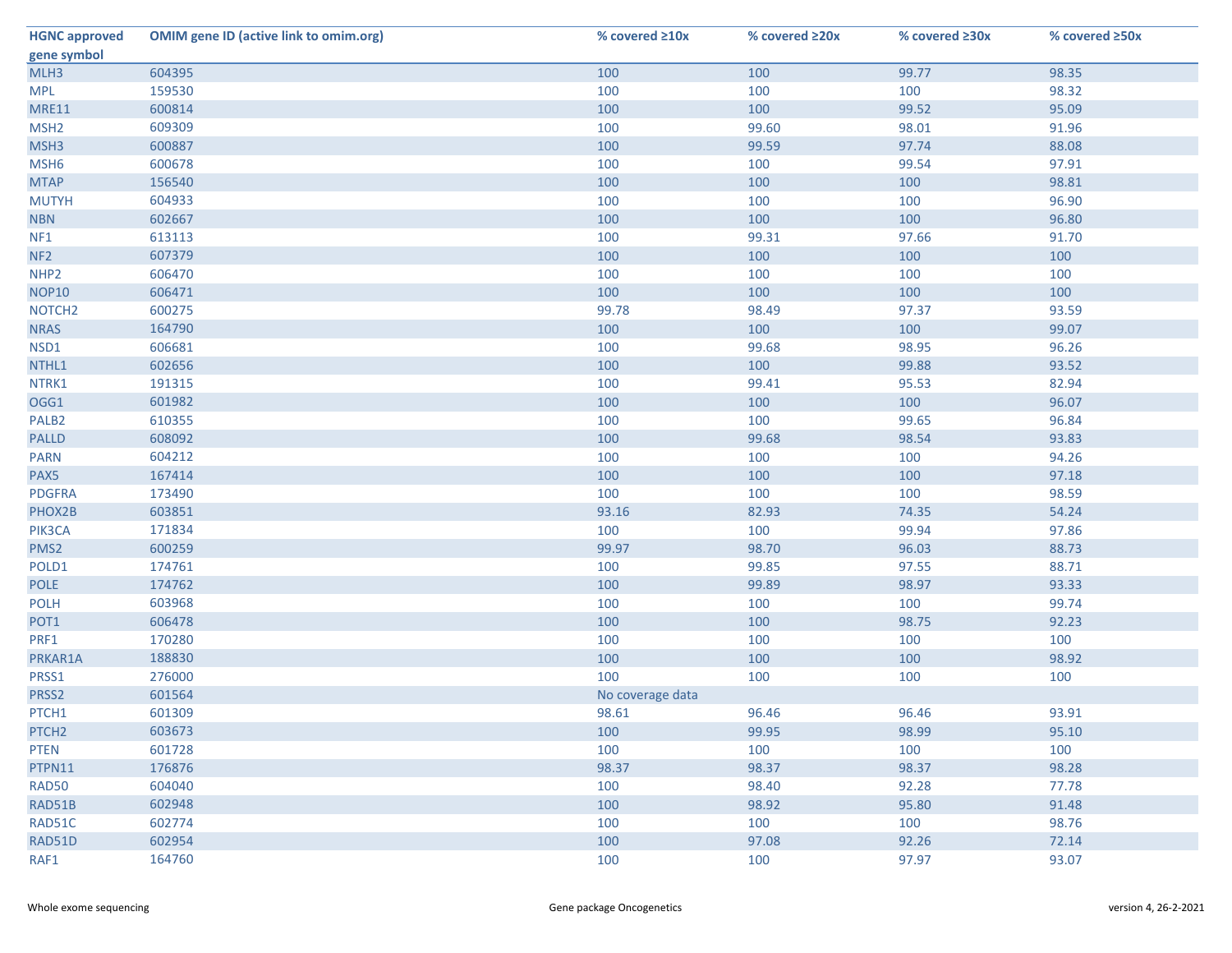| <b>HGNC approved</b> | <b>OMIM gene ID (active link to omim.org)</b> | % covered ≥10x   | % covered ≥20x | % covered ≥30x | % covered ≥50x |
|----------------------|-----------------------------------------------|------------------|----------------|----------------|----------------|
| gene symbol          |                                               |                  |                |                |                |
| RASAL1               | 604118                                        | 100              | 99.68          | 98.19          | 87.44          |
| RB1                  | 614041                                        | 99.14            | 94.80          | 91.47          | 84.06          |
| RBBP6                | 600938                                        | 99.72            | 96.03          | 94.40          | 88.08          |
| RBM8A                | 605313                                        | 100              | 100            | 100            | 92.60          |
| <b>RECQL</b>         | 600537                                        | 100              | 99.93          | 98.07          | 90.28          |
| RECQL4               | 603780                                        | 100              | 99.84          | 98.15          | 93.37          |
| <b>REST</b>          | 600571                                        | 100              | 100            | 100            | 98.73          |
| <b>RET</b>           | 164761                                        | 100              | 99.51          | 96.38          | 89.94          |
| <b>RGS17</b>         | 607191                                        | 100              | 100            | 100            | 98.52          |
| RHBDF2               | 614404                                        | 100              | 100            | 98.95          | 91.40          |
| RINT1                | 610089                                        | 100              | 100            | 99.66          | 95.57          |
| RIT1                 | 609591                                        | 100              | 100            | 100            | 100            |
| <b>RMRP</b>          | 157660                                        | No coverage data |                |                |                |
| <b>RNF43</b>         | 612482                                        | 100              | 100            | 99.86          | 92.65          |
| <b>RPL11</b>         | 604175                                        | 100              | 100            | 100            | 99.62          |
| <b>RPL15</b>         | 604174                                        | 100              | 100            | 96.21          | 89.06          |
| RPL35A               | 180468                                        | 99.39            | 90             | 90             | 90             |
| RPL5                 | 603634                                        | 98.48            | 95.24          | 93.48          | 88.87          |
| <b>RPS10</b>         | 603632                                        | 100              | 100            | 100            | 95.13          |
| <b>RPS17</b>         | 180472                                        | No coverage      |                |                |                |
| <b>RPS19</b>         | 603474                                        | 100              | 100            | 100            | 95.86          |
| RPS24                | 602412                                        | 100              | 100            | 100            | 93.07          |
| <b>RPS26</b>         | 603701                                        | 100              | 100            | 100            | 100            |
| RPS29                | 603633                                        | 100              | 100            | 100            | 100            |
| RPS7                 | 603658                                        | 94.94            | 86.47          | 86.47          | 78.56          |
| RTEL1                | 608833                                        | 100              | 100            | 99.24          | 90.23          |
| RUNX1                | 151385                                        | 100              | 100            | 99.94          | 90.35          |
| SAMD9                | 610456                                        | 100              | 100            | 100            | 99.46          |
| SAMD9L               | 611170                                        | 100              | 100            | 100            | 100            |
| <b>SBDS</b>          | 607444                                        | 100              | 100            | 100            | 100            |
| <b>SDHA</b>          | 600857                                        | 100              | 96.38          | 96.36          | 92.45          |
| SDHAF2               | 613019                                        | 100              | 100            | 99.91          | 89.45          |
| <b>SDHB</b>          | 185470                                        | 100              | 100            | 100            | 96.85          |
| <b>SDHC</b>          | 602413                                        | 100              | 100            | 100            | 100            |
| <b>SDHD</b>          | 602690                                        | 100              | 100            | 100            | 100            |
| SERPINA1             | 107400                                        | 100              | 100            | 100            | 100            |
| SFTPA1               | 178630                                        | 100              | 100            | 100            | 99.61          |
| SFTPA2               | 178642                                        | 100              | 100            | 100            | 99.77          |
| SH2D1A               | 300490                                        | 100              | 100            | 100            | 89.33          |
| SHOC <sub>2</sub>    | 602775                                        | 100              | 100            | 100            | 97.82          |
| SLX4                 | 613278                                        | 100              | 99.74          | 98.67          | 92.11          |
| SMAD4                | 600993                                        | 100              | 100            | 100            | 98.00          |
| SMAD9                | 603295                                        | 100              | 99.31          | 96.15          | 90.73          |
| SMARCA4              | 603254                                        | 100              | 100            | 99.53          | 93.48          |